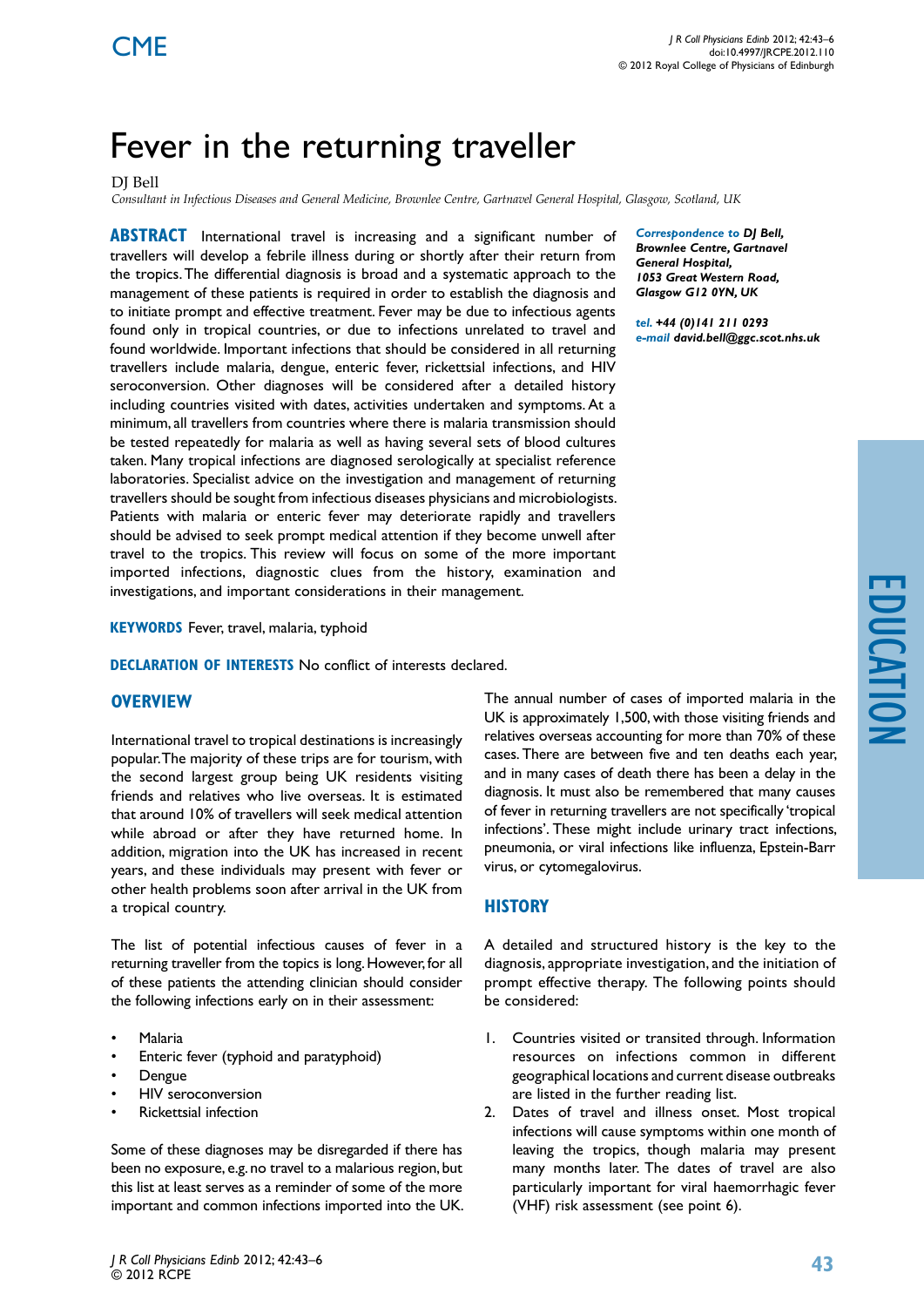- 3. Pre-travel vaccinations and malaria prophylaxis taken, though one must be aware that none of these measures guarantee protection.
- 4. Type of travel. Clearly the range of exposures to different infections will be different for a healthcare worker who has been working in rural Africa and a tourist returning from a safari.
- 5. Activities while abroad. Table 1 lists risk factors or activities for exposure to specific infections.
- 6. VHF risk assessment. This group of viruses, including Lassa fever, Crimean-Congo haemorrhagic fever, Marburg and Ebola, pose a potential risk to healthcare workers because they can be transmitted person-toperson in body fluids. Because of the serious nature of these infections, most UK hospitals have policies for the risk assessment of travellers who present unwell within 21 days of leaving countries where these infections are found. High-risk patients require strict isolation and close liaison with infection diseases and microbiology specialists. These infections are very rare in the UK and specialist isolation facilities are available in Newcastle and London.
- 7. The patient's immune status. HIV-infected travellers are at increased risk of certain travel-related infections and opportunistic infections, including malaria, visceral leishmaniasis, gastrointestinal infection (bacterial and parasitic), and invasive fungal infections.

# **Examination**

Many causes of fever will have no specific localising features. The examination should pay particular attention to look for hepatomegaly, splenomegaly, lymphadenopathy, rash, eschars (dark crusted bites), urticaria, jaundice, haemorrhage (e.g. conjunctival), and features of

| <b>Activity</b>                                 | <b>Possible causes of fever</b>                                                                                 |
|-------------------------------------------------|-----------------------------------------------------------------------------------------------------------------|
| Work in hospitals or<br>refugee camps           | Tuberculosis, HIV, viral<br>haemorrhagic fever (VHF),<br>typhus                                                 |
| Sexual exposure                                 | HIV, hepatitis B and C,<br>syphilis, gonorrhoea                                                                 |
| Visit to African game park                      | Tick typhus                                                                                                     |
| Fresh water exposure                            | Schistosomiasis, leptospirosis                                                                                  |
| Caving                                          | Histoplasmosis, rabies                                                                                          |
| Contaminated food and<br>water/raw meat or fish | Enteric fever, Shigella,<br>Salmonella, Campylobacter,<br>amoebiasis, helminth<br>infections, hepatitis A and E |
| Ingestion of unpasteurised<br>milk              | Brucella, Listeria, Salmonella                                                                                  |
| Animal contact                                  | Brucella, Q fever                                                                                               |
| Air conditioning systems,<br>showers            | Legionella                                                                                                      |

|  |  | <b>TABLE I</b> Infections associated with specific activities/ |  |  |
|--|--|----------------------------------------------------------------|--|--|
|--|--|----------------------------------------------------------------|--|--|

| <b>TABLE 2 Clinical features that may be associated with</b> |  |  |
|--------------------------------------------------------------|--|--|
| particular tropical infections                               |  |  |

| <b>Physical signs</b> | <b>Possible infection</b>                                   |
|-----------------------|-------------------------------------------------------------|
| <b>Jaundice</b>       | Viral hepatitis, malaria,<br>leptospirosis                  |
| Maculopapular rash    | Dengue, HIV, syphilis, typhus,<br>chikungunya               |
| Eschar                | <b>Typhus</b>                                               |
| Urticarial rash       | Acute schistosomiasis<br>(Katayama fever),<br>strongyloides |
| Bloody diarrhoea      | Shigella, Salmonella,<br>amoebiasis                         |
| Hepatomegaly          | Enteric fever, leptospirosis,<br>viral hepatitis            |
| Splenomegaly          | Malaria, visceral leishmaniasis                             |

meningism. Table 2 lists clinical features that may be associated with particular tropical infections.

# **Investigations**

Initial investigations recommended for febrile travellers are listed in Table 3. Additional targeted investigations should follow once a diagnosis is suspected. Some of these tests are diagnostic, while the results of others, in combination with clinical features, may point to a diagnosis. A large Dutch study of febrile returned travellers noted that malaria was predicted by splenomegaly, thrombocytopenia (platelet count <150 x 10<sup>9</sup>/mL); dengue by rash, thrombocytopenia, and leukopenia (leukocyte count  $\leq$   $4 \times 10^9$ /mL); acute schistosomiasis by an eosinophil count  $\geq 0.5 \times 10^9$ /mL; and enteric fever by splenomegaly and elevated liver transaminases.

All patients with fever who have travelled to a malarious region within the past year must be investigated for malaria. Malaria parasites may be in the blood at very low concentrations, especially in patients who have taken prophylaxis, and the parasites may not be visible in the peripheral blood at different stages of their life cycles. It is

**TABLE 3** Initial investigations recommended for returning

| travellers                                                                                                                     |
|--------------------------------------------------------------------------------------------------------------------------------|
| Full blood count, liver function tests, urea and electrolytes                                                                  |
| At least three malaria blood films or rapid diagnostic tests<br>(RDTs) over two days                                           |
| <b>Blood cultures</b>                                                                                                          |
| <b>HIV</b> test                                                                                                                |
| Urine and stool culture and microscopy                                                                                         |
| Serology +/- polymerase chain reaction (PCR) for dengue<br>and other arborovirus infections, rickettsiae, Q fever,<br>Brucella |
| Chest X-ray and ultrasound of liver and spleen                                                                                 |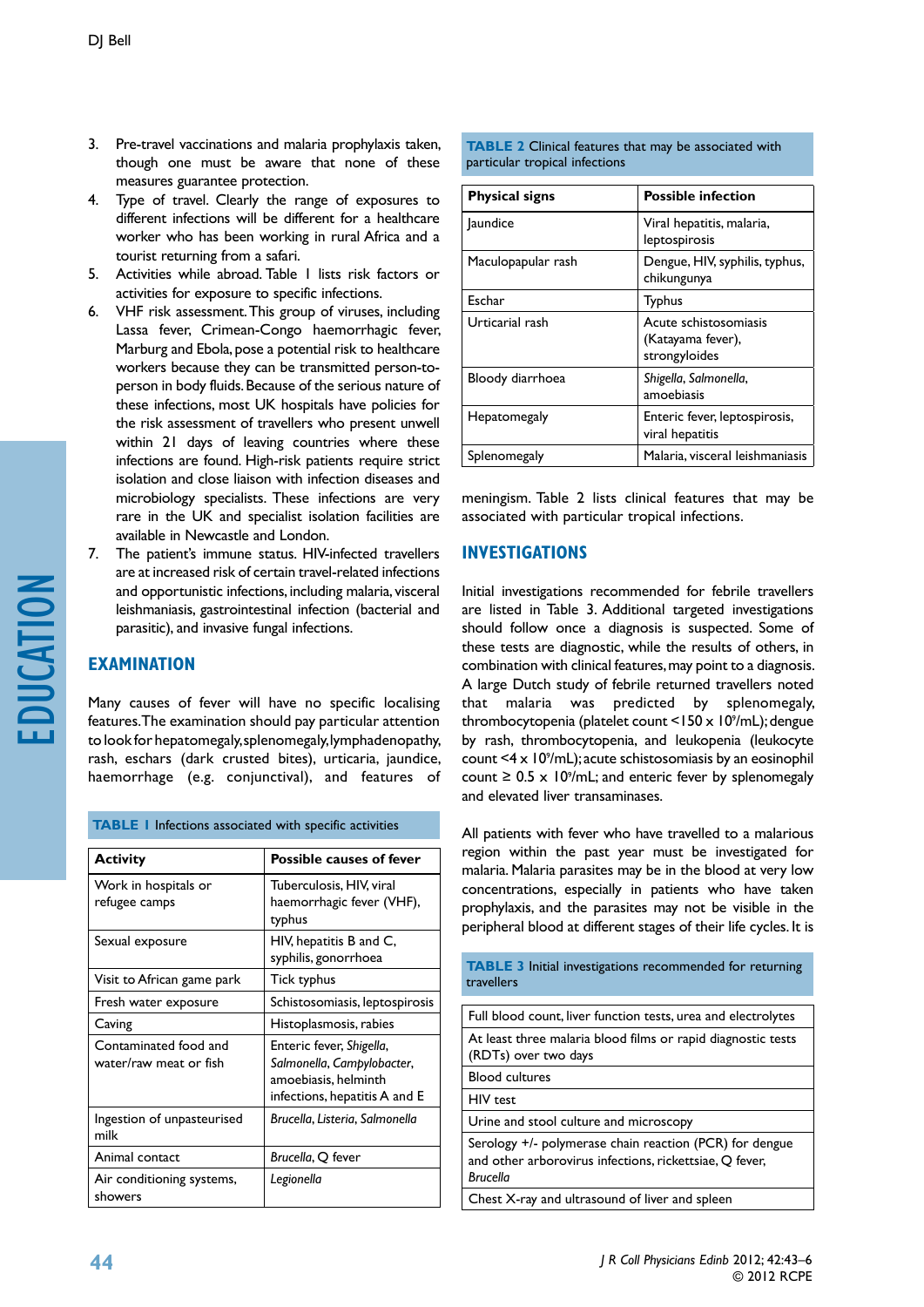therefore advisable to take three malaria blood tests over 2–3 days in order to rule out malaria with confidence. Malaria can be diagnosed by microscopy of a blood film, or using a rapid diagnostic antigen test.

Blood cultures should be taken on all patients prior to antibiotics, preferably several sets. These are important for the diagnosis of enteric fever, but also for other bacteraemic illnesses. In the very early days of an HIV infection, the HIV combined antibody and antigen test that is used in UK hospitals may be negative. If clinical suspicion is high, this should be repeated after a few days. Antibody tests are available at UK reference laboratories for many imported infections including rickettsial infections, Q fever, leptospirosis, *Brucella* and arbovirus infections (dengue, chikungunya). If there is a high suspicion of VHF infection, blood sampling should be limited to avoid risks to healthcare workers (consult local guidelines).

A raised eosinophil count (>0.45  $\times$ 10°/L) is reported in up to 10% of returning travellers and may indicate a tropical parasite infection. The most commonly identified parasites are intestinal helminths, schistosomes, strongyloides, and filarial infections. These can be diagnosed serologically, or by identification of their eggs in stool, urine or sputum samples. Investigations performed in early infection may be negative and should be repeated after several months. If the eosinophilia persists and no parasitic cause is found, non-infective causes including haematological malignancy and vasculitis should be sought.

# **Management**

Treatment of many of these infections will require specialist input from infectious diseases physicians and microbiologists. Drug-resistant malaria is widespread and up-to-date treatment guidelines or advice should be followed. For malaria, the British Infection Society treatment guidelines are available. Patients with confirmed non-falciparum malaria may be treated as outpatients, but all those with falciparum or cases where the malaria species is uncertain should be admitted for treatment. Severe malaria may develop within hours, even in migrants to the UK from malaria endemic countries.

Where there is a strong suspicion of enteric fever, antibiotic treatment should be started without delay. A poor clinical response to ciprofloxacin in Asia is now so common that oral azithromycin is the treatment of choice for patients who can take oral medication. If intravenous antibiotics are required then intravenous ceftriaxone should be used until antibiotic sensitivities are known. However the clinical response to ceftriaxone is slow and the symptoms may not resolve for 7–14 days. Most cases of enteric fever from Africa are ciprofloxacin sensitive. Rickettsial infections usually respond promptly to doxycycline, while for dengue the treatment is judicious fluid replacement and supportive care. For many patients

with tropical fevers, no diagnosis is made and for others, the diagnosis may not be confirmed for several weeks after presentation, particularly those reliant on serological tests. Empirical treatment will often be indicated, after all appropriate specimens have been collected, and with specialist advice.

Travel-related infections must be notified to Public Health services so that epidemiological data can be collected and where necessary infection prevention and control measures initiated. Finally, we have a duty to our patients to educate them so that they take all available measures to prevent ill health on future travel. This should include advice on vaccine preventable infections, safe sex, food and drink hygiene, malaria prophylaxis and the importance of compliance and insect bite avoidance.

# **Key points**

- Malaria, enteric fever and dengue are important and common causes of fever in returning travellers but many travellers will have infections that are not travel related.
- A detailed history and examination is critical to obtaining a diagnosis.
- Malaria may present up to a year after travel and at least three malaria tests over consecutive days are required to exclude the diagnosis.
- Patients with falciparum malaria should be admitted to hospital for treatment.
- Eosinophilia is relatively common in returned travellers and is usually due to parasitic infections.

*Web resources for travel advice, disease and outbreak information in different countries*

- **National Travel Health Network and Centre:** [www.nathnac.org](www.nathnac.org
)
- **Travax: A-Z of healthy travel: <www.travax.nhs.uk> HPA Migrant Health Guide:**

[http://www.hpa.org.uk/MigrantHealthGuide](http://www.hpa.org.uk/MigrantHealthGuide
)